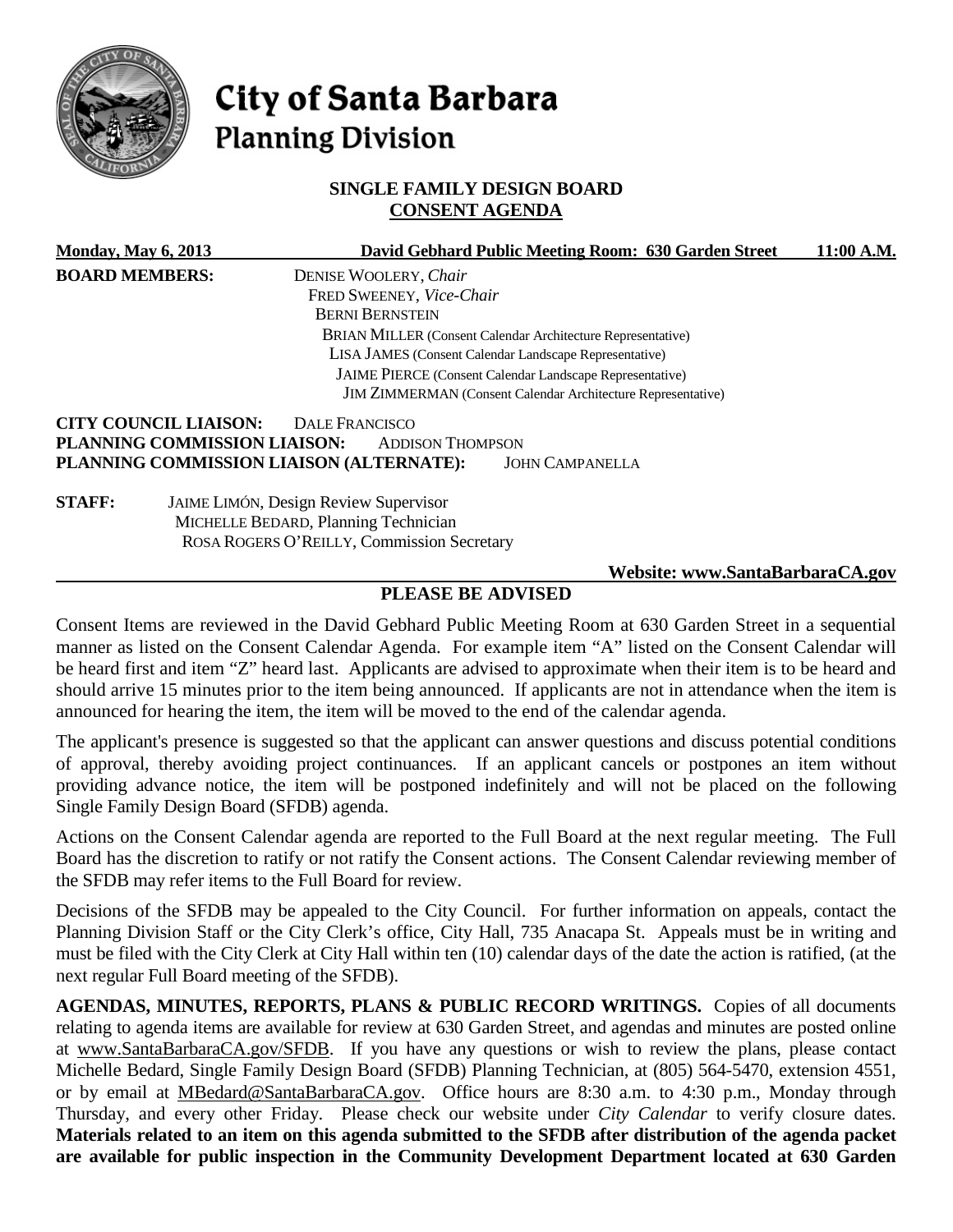**Street, during normal business hours.** Writings that are a public record under Government Code § 54957.5(a) and that relate to an agenda item for an open session of a regular meeting of the SFDB and that are distributed to a majority of all of the members of the SFDB during the meeting are available for public inspection by the door at the back of the David Gebhard Public Meeting Room, 630 Garden Street, Santa Barbara, CA.

**AMERICANS WITH DISABILITIES ACT:** In compliance with the Americans with Disabilities Act, if you need special assistance to gain access to, comment at, or participate in this meeting, please contact the Planning Division at (805) 564-5470, extension 4577. If possible, notification at least 48 hours prior to the meeting will enable the City to make reasonable arrangements in most cases.

**NOTICE:** On Thursday, May 2, 2013, this Agenda was duly posted on the indoor and outdoor bulletin boards at the Community Development Department, 630 Garden Street, and online at [www.SantaBarbaraCA.gov/SFDB.](http://www.santabarbaraca.gov/sfdb)

**PUBLIC COMMENT:** Any member of the public may address the Single Family Design Board Consent Representative for up to two minutes on any subject within their jurisdiction that is not scheduled for a public discussion before the Board.

#### **REVIEW AFTER FINAL**

#### **A. 938 ROBLE LN E-1 Zone**

| Assessor's Parcel Number:  | $019 - 251 - 026$     |
|----------------------------|-----------------------|
| <b>Application Number:</b> | MST2012-00474         |
| Owner:                     | Donald & Mary Parrett |
| Designer:                  | Amy Von Protz         |
| Contractor:                | New Haven Builders    |

(Proposal for exterior alterations and a minor interior remodel to an existing two-story single-family residence, located on a 8,634 square foot lot in the Hillside Design District. Exterior alterations include a new roof element over an existing second-level deck, replacement of exterior siding materials, window and door alterations, and alterations to existing exterior stairs.)

#### **(Review After Final for proposed window and door alterations on the south elevation and a change to the beam details at the covered deck.)**

#### **FINAL REVIEW**

### **B. 1101 E COTA ST R-2 Zone**

| <b>Assessor's Parcel Number:</b> | 031-190-033                 |
|----------------------------------|-----------------------------|
| <b>Application Number:</b>       | MST2013-00130               |
| Owner:                           | Purple Rooster Holdings LLC |
| Designer:                        | Ubaldo Diaz                 |
| Contractor:                      | Michael Szymanski           |
|                                  |                             |

(Proposal for an exterior remodel to an existing 1,897 square foot single family residence, with an attached one-car carport, located on a 4,792 square foot lot. The proposal includes replacing all wood siding with stucco, re-stucco the lower level, demolish and replace the existing 120 square foot upper level deck in like size and materials, replace all windows with new vinyl windows in the same opening, and reroof the existing residence. The proposal will address violations identified in ZIR2012-00312, to include reducing hedge heights within proximity to the driveway, the removal and relocation of some site fencing, and removal of an 'as-built' window on the west elevation.)

#### **(Final Approval is requested. Project Design Approval was granted on April 29, 2013.)**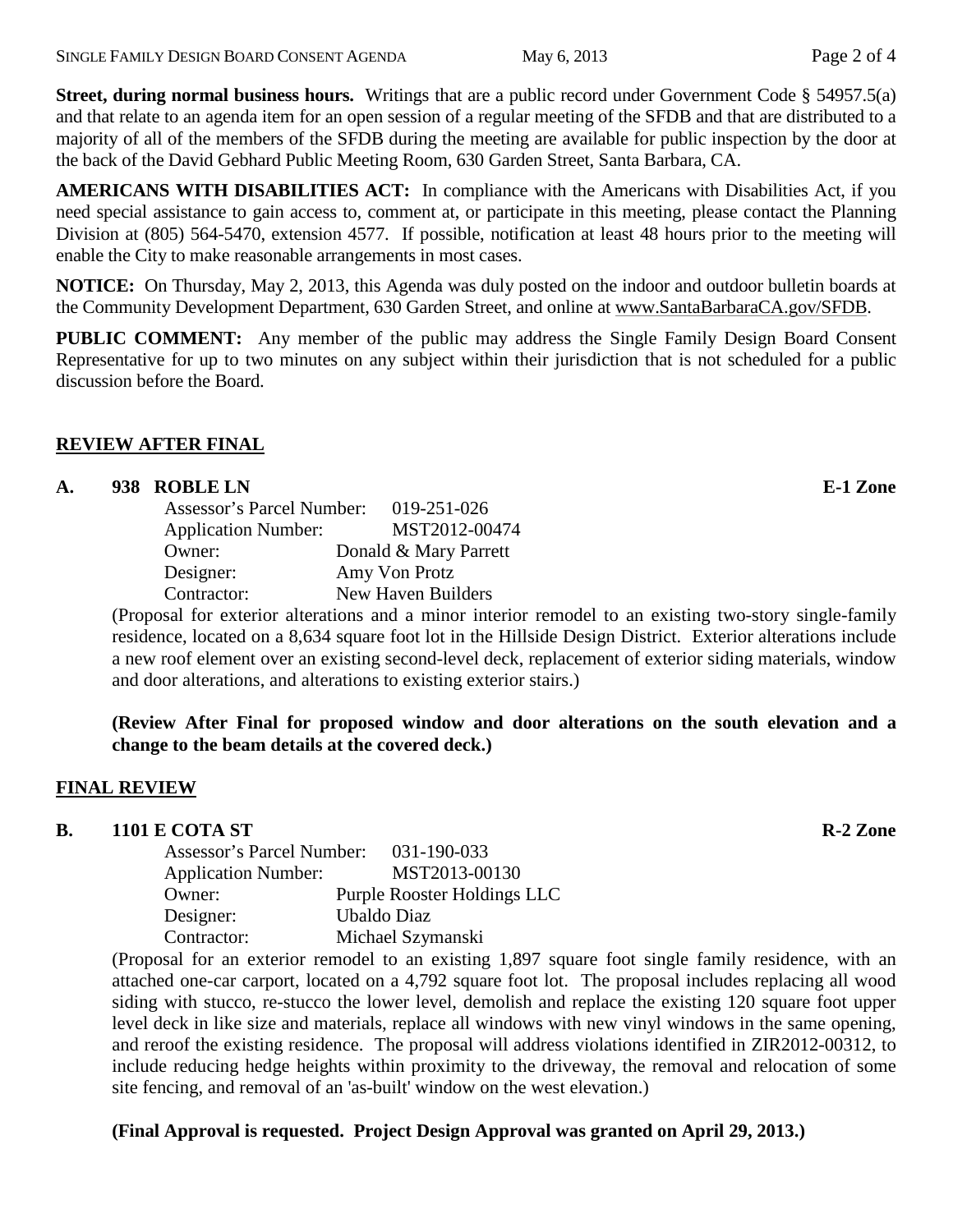# **REFERRED BY FULL BOARD**

# **C. 856 FERRELO PL E-1 Zone**

Assessor's Parcel Number: 029-330-011 Application Number: MST2012-00397 Owner: Nan Zhou Designer: Sophie Calvin

(Proposal for a seven square foot addition at the existing entry; a new 31 square foot entry porch, window, and door alterations; and 'as-built' patio and site walls located within the setbacks at an existing 2,335 square foot, one-story, single-family residence located in the Hillside Design District. The project includes Staff Hearing Officer review for requested zoning modifications. The project is 74% of the guideline floor-to-lot area ratio (FAR). The proposal will address the violations identified in enforcement case ENF2012-00195.)

**(Project requires compliance with Staff Hearing Officer Resolution No. 052-12. A Substantial Conformance Determination is required. Project Design and Final Approval requested.)**

# **CONTINUED ITEM**

## **D. 2224 GIBRALTAR RD A-1 Zone**

| Assessor's Parcel Number:  | 021-180-004             |
|----------------------------|-------------------------|
| <b>Application Number:</b> | MST2012-00449           |
| Owner:                     | <b>Allison Armour</b>   |
| Applicant:                 | Myles Steimle           |
| Contractor:                | California Pools & Spas |

(Proposal to construct a new 30-foot by 15-foot pool and spa, and a new 5-foot tall chain-link pool security fence. The proposal involves approximately 50 cubic yards of grading. The existing 11.46 acre parcel located within the Hillside Design District is currently developed with an existing single-family residence. A separate application (MST2012-00187) was recently approved for alterations to the existing residence.)

# **(Action may be taken if sufficient information is provided.)**

# **NEW ITEM**

# **E. 427 CALLE LAS CALERAS A-1/SD-3 Zone**

| Assessor's Parcel Number:  | 047-021-021                |
|----------------------------|----------------------------|
| <b>Application Number:</b> | MST2013-00159              |
| Owner:                     | <b>Bollag Family Trust</b> |
| Applicant:                 | Gayle Garcia               |
| Contractor:                | Warren Genesis Pools, Inc. |
|                            |                            |

(Proposal for 112 cubic yards of export to construct a new in-ground pool, located on a one-acre parcel in the Hillside Design District, currently developed with an existing two-story single family residence. The proposal includes a new five-foot tall chain-link and wrought-iron pool fencing and gate, and associated pool equipment. The proposal will address violations identified in ZIR2004-00471.)

**(Action may be taken if sufficient information is provided. Project requires compliance with Tier 3 Storm Water Management Program prior to granting Final Approval.)**